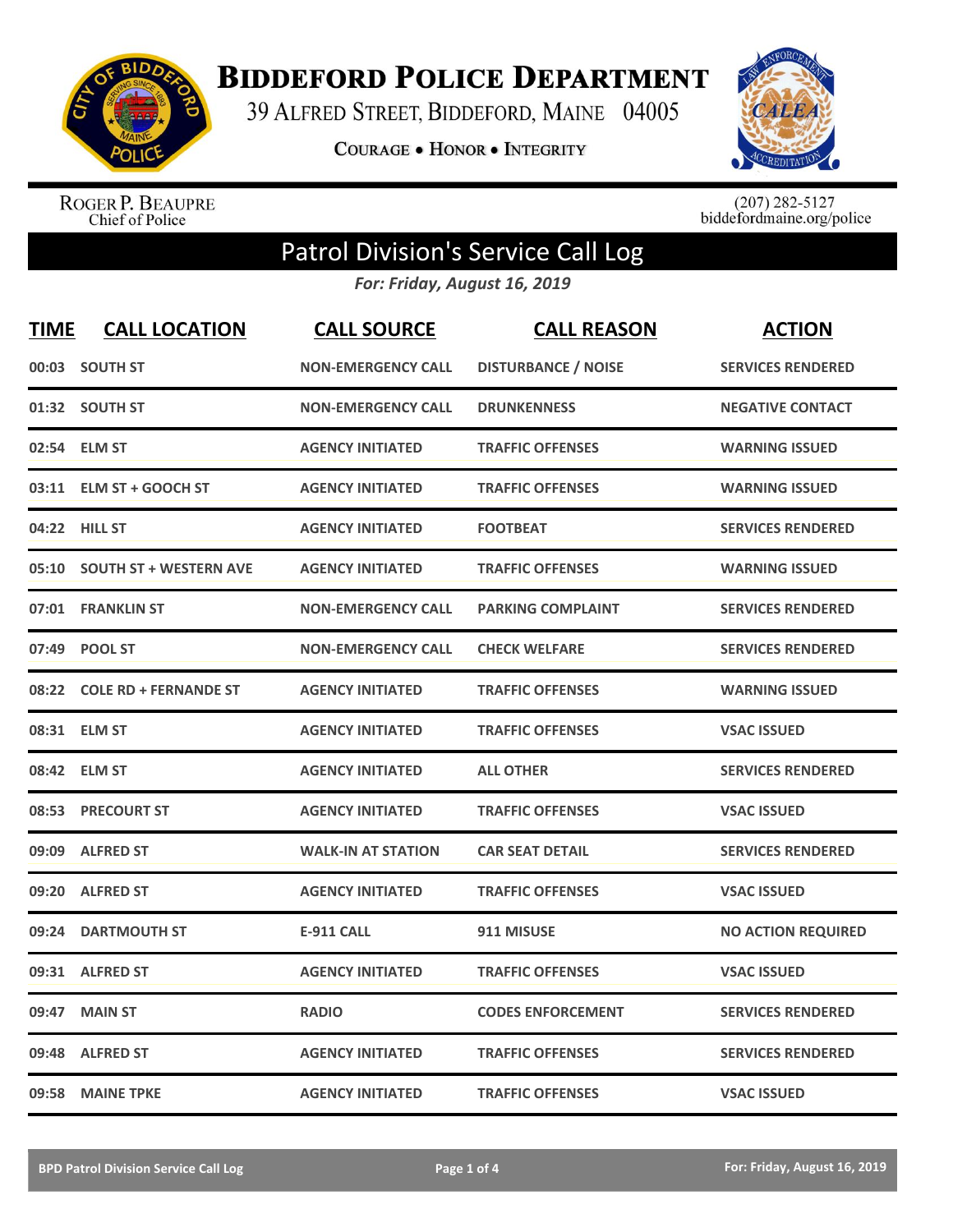## **TIME CALL LOCATION CALL SOURCE CALL REASON ACTION**

|       | 09:58 WASHINGTON ST                                                                                                          | <b>RADIO</b>              | PUBLIC URINATION OR DEFECATIO CITATION ISSUED |                              |  |  |
|-------|------------------------------------------------------------------------------------------------------------------------------|---------------------------|-----------------------------------------------|------------------------------|--|--|
|       | OFFENDER: CHRISTOPHER RANDALL SAUNDERS  AGE: 41  RESIDENT OF: BIDDEFORD, ME<br><b>CHARGE: PUBLIC URINATION OR DEFECATION</b> |                           |                                               |                              |  |  |
|       | 10:18 GRAHAM ST                                                                                                              | <b>NON-EMERGENCY CALL</b> | <b>ARTICLES LOST/FOUND</b>                    | <b>SERVICES RENDERED</b>     |  |  |
|       |                                                                                                                              |                           |                                               |                              |  |  |
|       | 10:19 ALFRED ST                                                                                                              | <b>AGENCY INITIATED</b>   | <b>TRAFFIC OFFENSES</b>                       | <b>VSAC ISSUED</b>           |  |  |
| 10:20 | <b>ALFRED ST</b>                                                                                                             | <b>AGENCY INITIATED</b>   | <b>DRUG</b>                                   | <b>SERVICES RENDERED</b>     |  |  |
|       | 10:20 HORRIGAN CT                                                                                                            | <b>RADIO</b>              | <b>WARRANT ARREST</b>                         | <b>ARREST(S) MADE</b>        |  |  |
|       | OFFENDER: STEVEN COLE BAILEY  AGE: 21  RESIDENT OF: BIDDEFORD, ME<br><b>CHARGE: WARRANT ARREST</b>                           |                           |                                               |                              |  |  |
|       | 10:26 ALFRED ST                                                                                                              | <b>AGENCY INITIATED</b>   | <b>DRUG BOX</b>                               | <b>SERVICES RENDERED</b>     |  |  |
|       | <b>10:30 MAIN ST</b>                                                                                                         | <b>NON-EMERGENCY CALL</b> | <b>MENTAL ILLNESS CASES</b>                   | <b>TRANSPORT TO HOSPITAL</b> |  |  |
| 10:43 | <b>LINCOLN ST + MAIN ST</b>                                                                                                  | <b>WALK-IN AT STATION</b> | <b>ARTICLES LOST/FOUND</b>                    | <b>SERVICES RENDERED</b>     |  |  |
|       | 10:46 ALFRED ST                                                                                                              | <b>AGENCY INITIATED</b>   | <b>TRAFFIC OFFENSES</b>                       | <b>VSAC ISSUED</b>           |  |  |
|       | 10:54 SPRUCE ST                                                                                                              | <b>NON-EMERGENCY CALL</b> | <b>ALL OTHER</b>                              | <b>SERVICES RENDERED</b>     |  |  |
|       | 10:54 BIRCH ST                                                                                                               | <b>NON-EMERGENCY CALL</b> | <b>TRESPASSING</b>                            | <b>SERVICES RENDERED</b>     |  |  |
|       | <b>11:01 MAIN ST</b>                                                                                                         | <b>NON-EMERGENCY CALL</b> | <b>MENTAL ILLNESS CASES</b>                   | <b>TRANSPORT TO HOSPITAL</b> |  |  |
|       | 11:02 MARINER WAY                                                                                                            | <b>NON-EMERGENCY CALL</b> | <b>ANIMAL COMPLAINT</b>                       | <b>NO VIOLATION</b>          |  |  |
| 11:09 | <b>FRANKLIN ST</b>                                                                                                           | <b>NON-EMERGENCY CALL</b> | <b>PARKING COMPLAINT</b>                      | <b>GONE ON ARRIVAL</b>       |  |  |
|       | 11:21 PRECOURT ST                                                                                                            | <b>AGENCY INITIATED</b>   | <b>TRAFFIC OFFENSES</b>                       | <b>VSAC ISSUED</b>           |  |  |
|       | 12:28 ALFRED ST                                                                                                              | E-911 CALL                | 911 MISUSE                                    | <b>FALSE ALARM</b>           |  |  |
|       | 12:44 ALFRED ST                                                                                                              | <b>AGENCY INITIATED</b>   | <b>TRAFFIC OFFENSES</b>                       | <b>VSAC ISSUED</b>           |  |  |
|       | <b>12:52 MEDICAL CENTER DR</b>                                                                                               | <b>RADIO</b>              | <b>ANIMAL COMPLAINT</b>                       | <b>GONE ON ARRIVAL</b>       |  |  |
|       | 13:12 POOL ST                                                                                                                | <b>NON-EMERGENCY CALL</b> | ATTEMPTED/THREATENED SUICIDE REPORT TAKEN     |                              |  |  |
|       | 13:13 WEST ST                                                                                                                | <b>AGENCY INITIATED</b>   | <b>TRAFFIC OFFENSES</b>                       | <b>WARNING ISSUED</b>        |  |  |
|       | 13:51 PRECOURT ST                                                                                                            | <b>AGENCY INITIATED</b>   | <b>TRAFFIC OFFENSES</b>                       | <b>VSAC ISSUED</b>           |  |  |
|       | 14:22 ALFRED ST                                                                                                              | <b>AGENCY INITIATED</b>   | <b>TRAFFIC OFFENSES</b>                       | <b>WARNING ISSUED</b>        |  |  |
|       | 14:22 ALFRED ST + BOULDER WAY                                                                                                | <b>NON-EMERGENCY CALL</b> | <b>CHECK WELFARE</b>                          | <b>SERVICES RENDERED</b>     |  |  |
|       | 14:25 MAPLEWOOD AVE + MAIN ST                                                                                                | <b>NON-EMERGENCY CALL</b> | <b>JUVENILE OFFENSES</b>                      | <b>NEGATIVE CONTACT</b>      |  |  |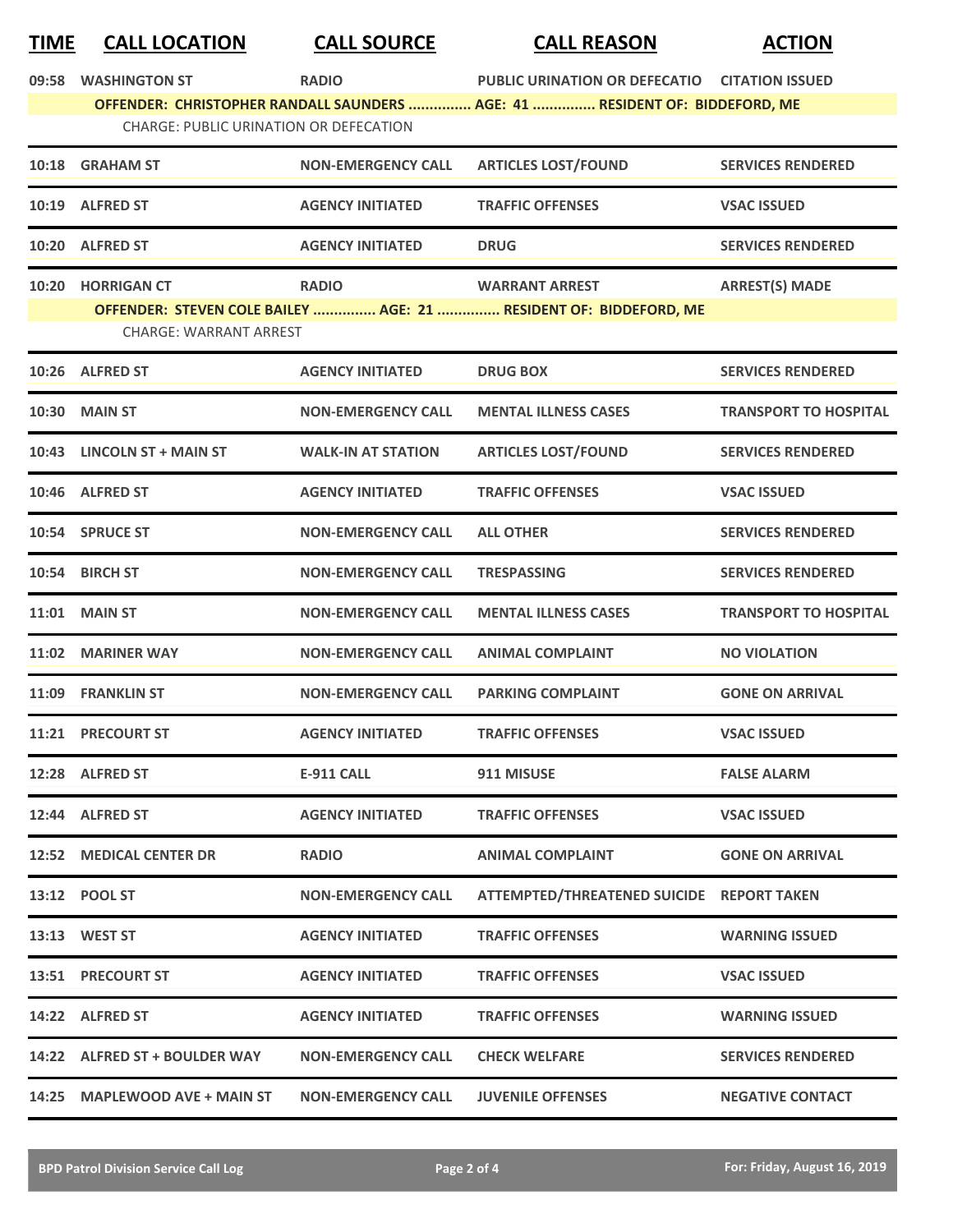| <b>TIME</b>                                                                                                          | <b>CALL LOCATION</b>           | <b>CALL SOURCE</b>        | <b>CALL REASON</b>                                 | <b>ACTION</b>                |  |
|----------------------------------------------------------------------------------------------------------------------|--------------------------------|---------------------------|----------------------------------------------------|------------------------------|--|
|                                                                                                                      | 14:32 ACORN ST                 | <b>AGENCY INITIATED</b>   | <b>ANIMAL COMPLAINT</b>                            | <b>SERVICES RENDERED</b>     |  |
|                                                                                                                      | 14:41 ALFRED ST                | <b>NON-EMERGENCY CALL</b> | <b>ALL OTHER</b>                                   | <b>REPORT TAKEN</b>          |  |
|                                                                                                                      | 14:44 ELM ST                   | <b>E-911 CALL</b>         | 911 MISUSE                                         | <b>NO ACTION REQUIRED</b>    |  |
|                                                                                                                      | 14:45 BIRCH ST                 | <b>NON-EMERGENCY CALL</b> | <b>ANIMAL COMPLAINT</b>                            | <b>SERVICES RENDERED</b>     |  |
|                                                                                                                      | <b>15:21 BEACH HOUSE LN</b>    | <b>E-911 CALL</b>         | 911 MISUSE                                         | <b>NO ACTION REQUIRED</b>    |  |
|                                                                                                                      | <b>15:40 DARTMOUTH ST</b>      | <b>E-911 CALL</b>         | 911 MISUSE                                         | <b>NO ACTION REQUIRED</b>    |  |
|                                                                                                                      | 16:07 ALFRED ST                | <b>NON-EMERGENCY CALL</b> | <b>COURT ORDERED CHECK IN</b>                      | <b>CALL TRANSFERRED</b>      |  |
|                                                                                                                      | 16:16 ALFRED ST                | <b>NON-EMERGENCY CALL</b> | <b>COURT ORDERED CHECK IN</b>                      | <b>SERVICES RENDERED</b>     |  |
|                                                                                                                      | 16:23 KING ST                  | <b>RADIO</b>              | <b>PARKING COMPLAINT</b>                           | <b>SERVICES RENDERED</b>     |  |
|                                                                                                                      | 16:34 ALFRED ST                | <b>WALK-IN AT STATION</b> | <b>PARENTING ASSIST</b>                            | <b>SERVICES RENDERED</b>     |  |
|                                                                                                                      | 16:45 PRECOURT ST + BAKERS WAY | <b>AGENCY INITIATED</b>   | <b>TRAFFIC OFFENSES</b>                            | <b>WARNING ISSUED</b>        |  |
|                                                                                                                      | 16:46 ALFRED ST + MAINE TPKE   | <b>E-911 CALL</b>         | <b>DISABLED VEHICLE</b>                            | <b>SERVICES RENDERED</b>     |  |
|                                                                                                                      | 16:51 JEFFERSON ST + CENTER ST | <b>NON-EMERGENCY CALL</b> | <b>DISTURBANCE / NOISE</b>                         | <b>GONE ON ARRIVAL</b>       |  |
|                                                                                                                      | 16:57 HILL ST                  | <b>E-911 CALL</b>         | <b>DOMESTIC COMPLAINTS</b>                         | <b>REPORT TAKEN</b>          |  |
|                                                                                                                      | 18:30 ALFRED ST + ANDREWS RD   | <b>AGENCY INITIATED</b>   | <b>TRAFFIC OFFENSES</b>                            | <b>VSAC ISSUED</b>           |  |
|                                                                                                                      | 18:42 ALFRED ST                | <b>E-911 CALL</b>         | 911 MISUSE                                         | <b>NO ACTION REQUIRED</b>    |  |
|                                                                                                                      | <b>18:48 HILL ST</b>           | E-911 CALL                | <b>DOMESTIC COMPLAINTS</b>                         | <b>REPORT TAKEN</b>          |  |
|                                                                                                                      | 18:49 SOUTH ST                 | <b>E-911 CALL</b>         | <b>DOMESTIC COMPLAINTS</b>                         | <b>ARREST(S) MADE</b>        |  |
| OFFENDER: JESSICA MARIE ANN CARROLL  AGE: 29  RESIDENT OF: BIDDEFORD, ME<br><b>CHARGE: DOMESTIC VIOLENCE ASSAULT</b> |                                |                           |                                                    |                              |  |
|                                                                                                                      | 18:50 UNION ST                 | <b>NON-EMERGENCY CALL</b> | <b>MENTAL ILLNESS CASES</b>                        | <b>SERVICES RENDERED</b>     |  |
|                                                                                                                      | 18:52 ALFRED ST + BOULDER WAY  | <b>AGENCY INITIATED</b>   | <b>TRAFFIC OFFENSES</b>                            | <b>VSAC ISSUED</b>           |  |
|                                                                                                                      | 19:37 PIKE ST                  | <b>NON-EMERGENCY CALL</b> | ATTEMPTED/THREATENED SUICIDE TRANSPORT TO HOSPITAL |                              |  |
|                                                                                                                      | 19:43 HILL ST                  | <b>NON-EMERGENCY CALL</b> | <b>BURGLARY</b>                                    | <b>REPORT TAKEN</b>          |  |
|                                                                                                                      | 20:11 BRISTOL ST               | <b>NON-EMERGENCY CALL</b> | <b>ASSAULT</b>                                     | <b>REPORT TAKEN</b>          |  |
|                                                                                                                      | 20:52 MEETINGHOUSE RD          | <b>NON-EMERGENCY CALL</b> | UNLOCKED DOORS - WINDOWS                           | <b>BUILDING CHECK/SECURE</b> |  |
|                                                                                                                      | 21:30 POOL ST + MARBLEHEAD LN  | <b>AGENCY INITIATED</b>   | <b>TRAFFIC OFFENSES</b>                            | <b>WARNING ISSUED</b>        |  |